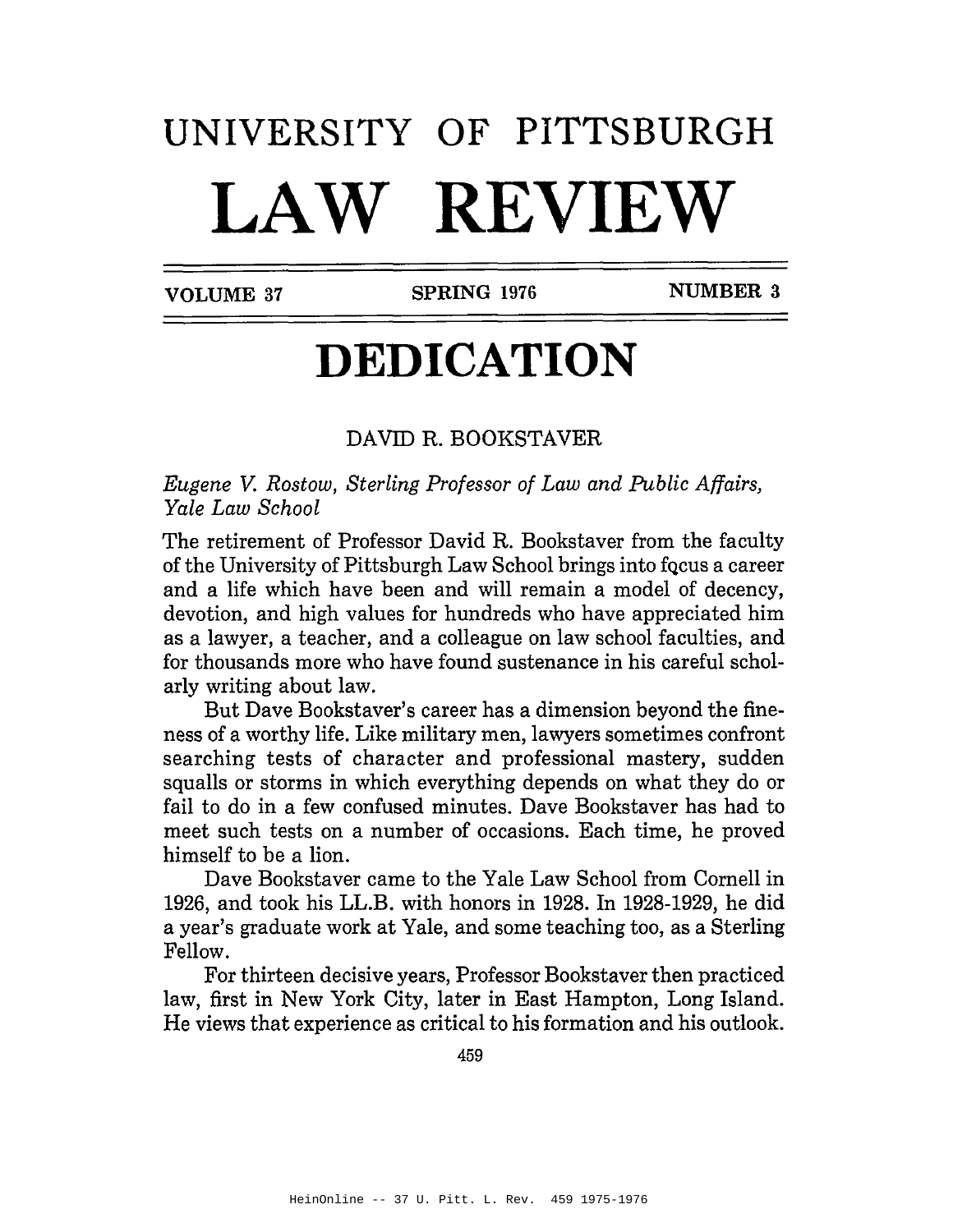In his own eyes, he has always been a lawyer first, rather than an academic, an all-purpose intellectual, or a crusader. Somehow, somewhere in that period, from his reading, and the example of others-perhaps even from his time at Yale-he acquired a magnificent sense of the duties of a lawyer, and a lawyer's conditioned reflexes. Professor Bookstaver has written eloquently of the profession as an adventure requiring not only "learning, discipline, and a spirit of public service," but "objectivity and a passion for justice," too. He had learned Erskine's lesson well.

This was the creed he took to Washington, along with his skills as a small town lawyer, when he joined the dazzling crew of the Office of Price Administration in 1942, shortly after Pearl Harbor. Professors Thomas I. Emerson, Henry Hart, Richard Field, Fleming James, and Nathaniel Nathanson, Judge Harold Leventhal, David Ginsburg, Samuel W. Block, and Ben W. Heinemann were among the luminaries of Dave Bookstaver's day. So was he. His service was outstanding, and his reputation excellent. By every account, he was one of the forceful and effective members of a staff which has long since become a legend.

When Leon Henderson was fired as head of OPA, Dave Bookstaver transferred to the Department of Justice, where he served until 1947, when he joined the faculty of the American University Law School. He has been a law teacher ever since.

In 1947, the American Law School was a sorry place. Like many other optimists and reformers, Professor Bookstaver could not understand why no great University-and no great University Law School—has ever been brought into being in Washington. It is a mystery many have challenged, thus far without success. Dave Bookstaver soon began to work hard for the improvement of the American Law School, first as one of the few full time members of the faculty, and then for five stormy and eventful years as Dean.

He accomplished a good deal. He attracted a succession of brilliant young Washington lawyers into part-time teaching at the American Law School. Many of them later became distinguished full-time teachers elsewhere—Abraham Goldstein, for example, Leon Lipson, and Herbert Packer, among others. He helped to solve the School's financial problems, and began to build a stronger fulltime faculty. The American University Law School was beginning to become a lively part of the Washington intellectual scene when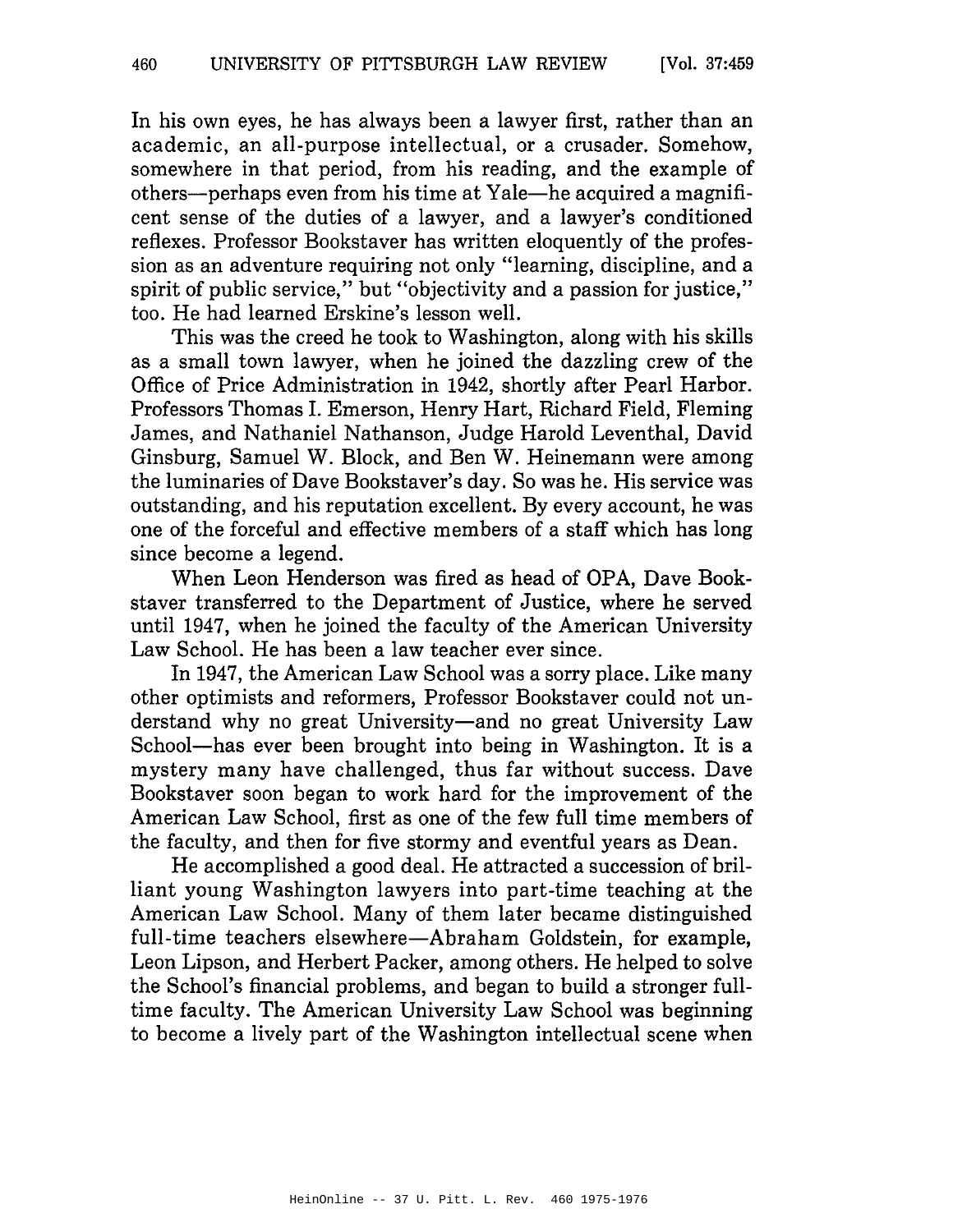Dean Bookstaver had to deal with a crisis which, under his determined leadership, became a cause célébre.

A member of the full-time faculty had been appointed for the sixth time on annual contracts. Under the rules of the University, reappointment after seven years would have carried tenure. In closed hearings before the Committee on Un-American Activities of the House of Representatives, it emerged—and was duly leaked to the press-that the faculty member had once been a member of the Communist Party. Within a few days, the President of the University in effect imposed administrative suspension on the professor, by threatening him with dismissal unless he asked for "a short leave of absence," which was granted with pay. In brief proceedings before the Executive Committee of the Board of Trustees, Dean Bookstaver protested the action of the President. He urged the Law faculty's primary jurisdiction of the case, and the suspended faculty member's rights of academic due process, and recommended that the contract be carried out. When Dean Bookstaver's proposals were rejected, he called the attention of the Committee on Academic Freedom and Tenure of the Association of American Law Schools to the situation, and urged that body to act. And he resigned as Dean.

After an investigation and negotiations, the University's statutes were changed, and the Association finally voted a Resolution which "strongly disapproved The American University's failure to observe proper standards of academic due process" in the case. Professor Clark Byse, who had been Chairman of the Association's Committee on Academic Freedom and Tenure, made this statement in the course of the Association's debate on the recommendations of its Committee on Academic Freedom and Tenure, to which his successor in the post, Dean Henry Brandis, responded:

Mr President, I have one last comment to make. I am not making a motion at this time, for I would like to see whether other people share my feeling. But I do want to put this on the record: One man, in my judgment, comes out of this unhappy incident with real glory and that man is the former dean of this law school, Mr. David Bookstaver. He was the one who invited the attention of our Committee to this matter. He is the one who, as it appears in this report, stood up for the principles of academic freedom and fairness, before his President and before the Board of Trustees. It is he who now-but this might be unfair and I shall not pursue it.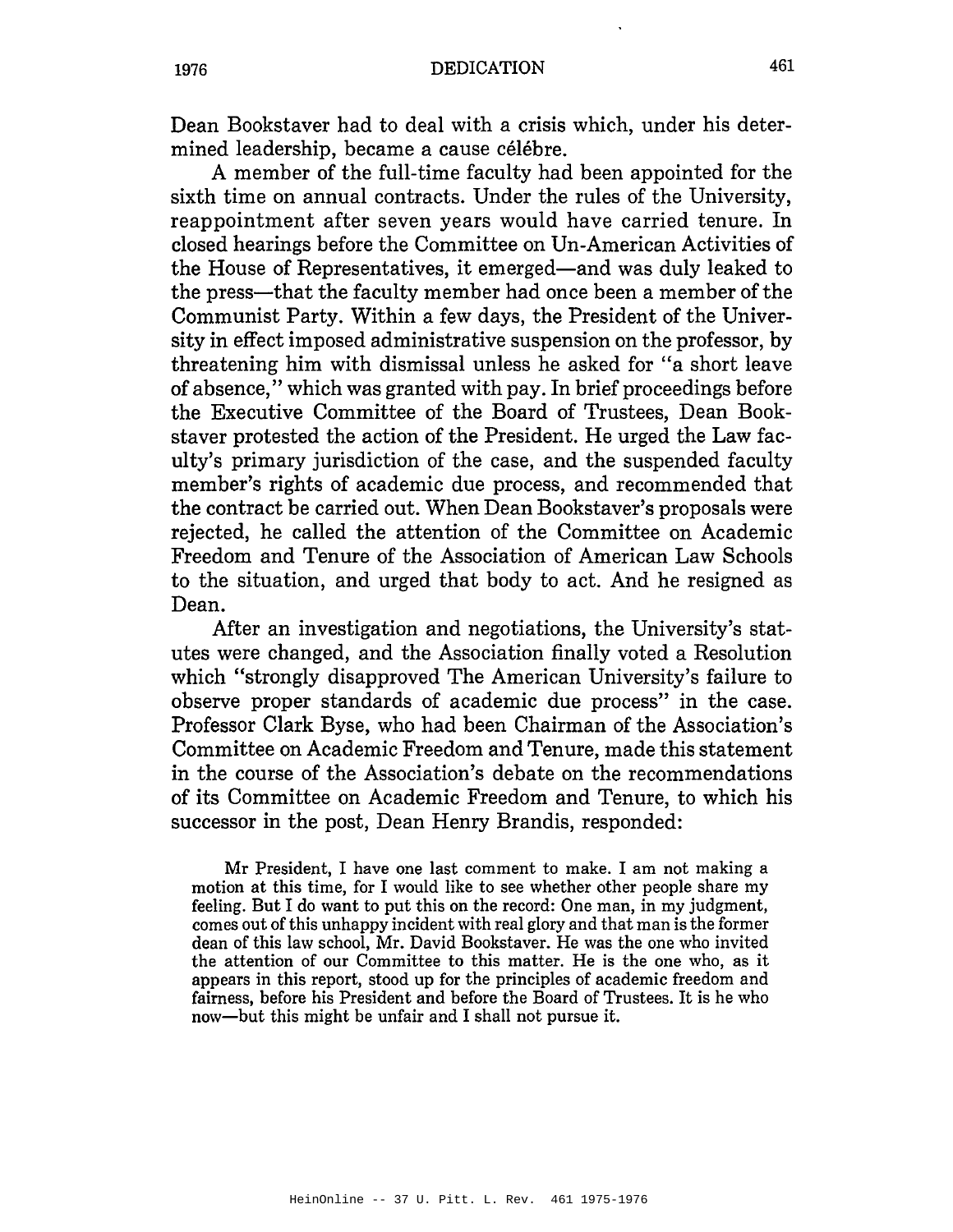But the point is that this man stood up. I believe we owe a little bit to people like that who for principles-important principles-stand up against presidents and trustees. And I feel very firmly that we should express more than "strong disapproval." I think the sanction should be one step stronger. Thank you, Mr. President. [Applause]

DEAN BRANDIS: Mr. President, Ladies and Gentlemen: I am not going to disagree with my good friend, Clark Byse. I got my first education in this field under his guidance. I would like to second everything Clark said about Dave Bookstaver. I think a full reading of the record in this case makes it quite apparent that he was the only man who stood up publicly for the principles this Association sponsors. <sup>I</sup>

Dave Bookstaver's career has been punctuated with comparable episodes of courageous service to the cause of law, and of legal education. None were so public, and some indeed must remain private still-assignments to inspection teams of the Association, work on cases of people caught up in the illiberal hysteria of the late forties and early fifties. In all these situations, Dave Bookstaver's contribution was of the same splendid quality.

After the turmoil at the American University, he spent a year of research as a Senior Fellow at the Yale Law School, and then, in 1957, joined the faculty of the University of Pittsburgh Law School, where he proved himself to be not only a beloved teacher, but a strong and active member of the faculty group, led by Dean Edward Sell, which has done such constructive work in fulfilling the institution's high potential for excellence.

David Bookstaver has earned the trust and the affectionate respect of all who have dealt with him, and know what he is, and what he has done. He shared fully in the turbulent life of his times, and in that process, his compass never failed to show him the path of principle.

<sup>1.</sup> Association of American Law Schools, 1956 Proceedings 64 (1957).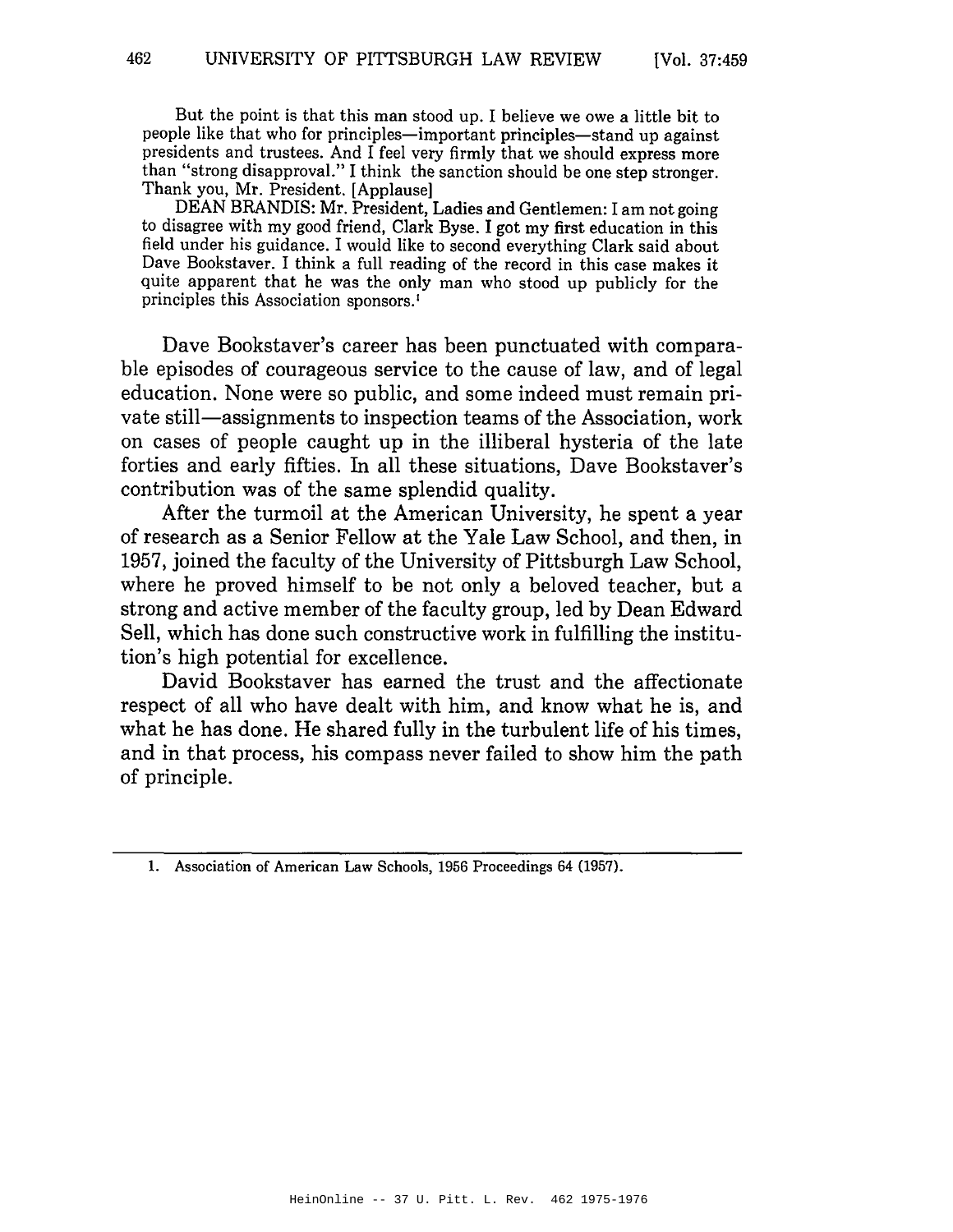## tv. *Edward Sell, Dean of the School of Law and Professor of Law, University of Pittsburgh*

In Sandburg's "Lincoln," the following appears:

Wild talk of what might happen to Lincoln at Baltimore had reached up into New York City, where Superintendent of Police John A. Kennedy, on his own initiative, ordered detectives to have a look at the Maryland city. One of these, David S. Bookstaver, without meeting the Pinkertons or knowing their work, had posed as an agent for a musical house, canvassed all classes, and decided that hell would break loose if Lincoln set foot in Baltimore, that in the commotions and riots staged Lincoln wouldn't come through alive. Bookstaver headed straight for Washington and told what he knew to General Scott and Colonel Stone. Their decision and Seward's that Lincoln should not go to Baltimore rested on the New York detective's certainty that Baltimore was volcanic and would erupt, and on the reports of two detectives sent to Baltimore by Colonel Stone, whose findings tallied with Bookstaver's.

From time to time, Dave Bookstaver trots out this item for the benefit of a staff member who has come to believe that Professor Bookstaver is indeed an institution rather than a man. And for a moment, when I read of policeman Bookstaver, I, too, am compelled by the distinct plausibility of his having been there. I wonder at being comfortable with this reaction-even for a moment. But it is in this reaction that one of the two most striking attibutes of Dave Bookstaver becomes clear. All of us who have worked with Dave, either in the classroom as students, or as faculty or lawyer colleagues, must be struck by the consistency of the man. His style is to be both patient and intolerant. He is constant in his effort to help us see and understand our problems, and he makes his intolerance of our taking our ease mentally well felt.

It is perhaps the consistency—the patience—in another form that accounts for his great impact on this school. At the center of his professional philosophy is his never failing willingness to serve. Some might call it dedication. Some might call it fidelity. Horace said: "Fidelity is the sister of justice." Others might describe it as commitment, while still others might suggest duty as the appropriate term of description.

None of these could be misused when applied to David, but

 $\lambda$